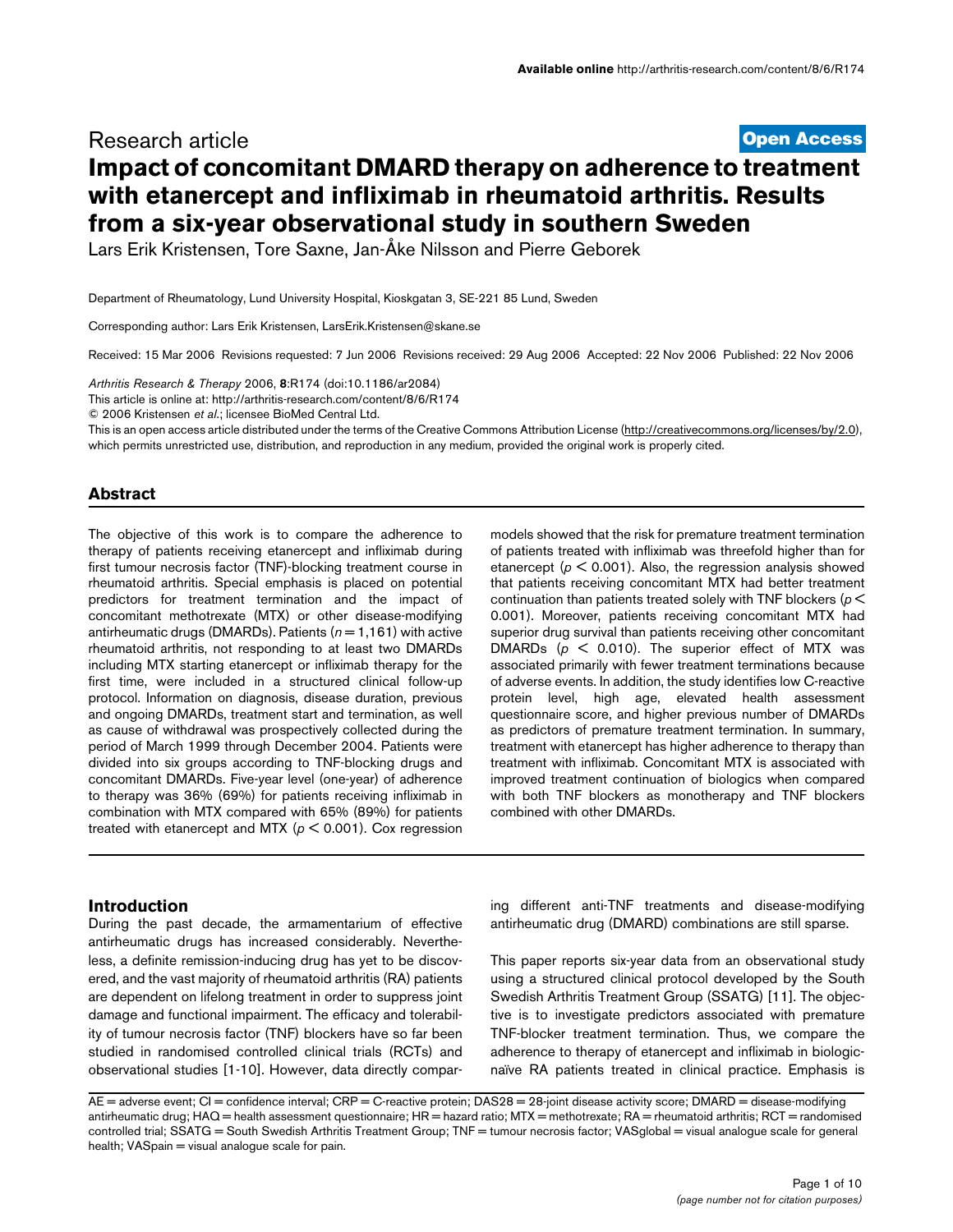placed on the impact of concomitant methotrexate (MTX) or other DMARDs and patient characteristics at treatment initiation.

# **Materials and methods Patients**

Data were collected in a database following a structured clinical protocol designed for drug monitoring. As the protocol was designed to meet the legislative documentation required in Sweden, no formal approval from the ethical committee was necessary. Patients eligible for the study had a diagnosis of RA according to clinical judgement by the treating physician. A review showed that 98% of the patients fulfilled the American College of Rheumatology 1987 classification criteria for RA. The patients were treated at eight hospital centers in southern Sweden serving a population of about 1.3 million during the period of March 1999 through December 2004. During the entire study period, patients were continually enrolled. A review of anti-TNF drugs sold in pharmacies compared with patients registered in our database revealed that approximately 90% of the patients receiving these drugs in southern Sweden were included in the database [12]. Subjects eligible for TNF-blocking therapy were selected by physicians based on disease activity and/or unacceptable steroid use. No formal level of disease activity was required; however, the patients should have received at least two DMARDs, including MTX previously without satisfactory response. Selection of a particular drug was based primarily on availability. The access to infliximab was limited in 1999, whereas supply of etanercept was limited during the period of February 2000 through June 2003 (Figure 1). Patients having received biologic therapy prior to inclusion were excluded from this study. Thus, only patients receiving their first treatment course of biologic therapy (biologic-naïve patients) were enrolled in the analysis.

Treatment guidelines encouraged infliximab to be administered in combination with MTX. However, when infliximab was introduced in Sweden, it was not obvious that co-medication with MTX was needed and that is why a substantial number of our infliximab patients were treated without concomitant MTX. Dosages of the TNF-blocking agents followed the recommendations of the manufacturers. Etanercept 25 mg subcutaneously was administered twice a week. Infliximab was infused at 3 mg/kg at 0, 2, and 6 weeks and then every eighth week. Depending on primary or secondary failure, the dosage of infliximab could be increased in increments of 100 mg to a maximum of 500 mg administered at 4- to 8-week intervals.

## **Method**

Clinical data were prospectively collected at 0, 3, 6, and 12 months and subsequently every 3 to 6 months. No patients were excluded for lack of registrations at any follow-up times. At inclusion, the following data were recorded: year of disease onset, previous and concomitant DMARD treatment, and sys-

*(page number not for citation purposes)*

# **Figure 1**

Patient number initiating anti-TNF therapy per quarter



Number of patients starting anti-tumour necrosis factor (TNF) therapy during the observational period. The figure presents the number of rheumatoid arthritis patients, per quarter, starting infliximab, etanercept, or adalimumab for the first time during the period of 1999 through 2004 in southern Sweden.

temic prednisolone dosage. At inclusion and at each follow-up visit, the following clinical data were registered: health assessment questionnaire (HAQ) score, patient-scored visual analogue scale for pain (VASpain) and general health (VASglobal), physician's global assessment of disease activity on a five-grade scale (EVALglobal), 28 tender and swollen joint count, erythrocyte sedimentation rate, and C-reactive protein (CRP). The 28-joint disease activity score (DAS28) was also calculated [13].

Any withdrawal from treatment was registered prospectively and classified by the treating physician as withdrawal caused by adverse events (AEs), lack of response/treatment failure, or miscellaneous. No formal criteria were required to terminate treatment, and the decision was based on the judgement of the treating physician. The category 'miscellaneous' consisted mainly of patients with poor compliance or subjects moving away from southern Sweden. In approximately 2% of the withdrawal cases, the cause of cessation was registered as both treatment failure and AE; for these patients, the cause of withdrawal was subsequently classified as an AE. Patients stopping treatment prior to surgery were considered to remain on therapy if the duration of the pause did not exceed 12 months.

For study of the impact of concomitant DMARDs, the patients were divided into six groups. Two main groups of patients received etanercept or infliximab. These groups were further subdivided into three groups depending on concomitant DMARD use at TNF-blocking treatment initiation: one group of patients receiving MTX, another group of patients receiving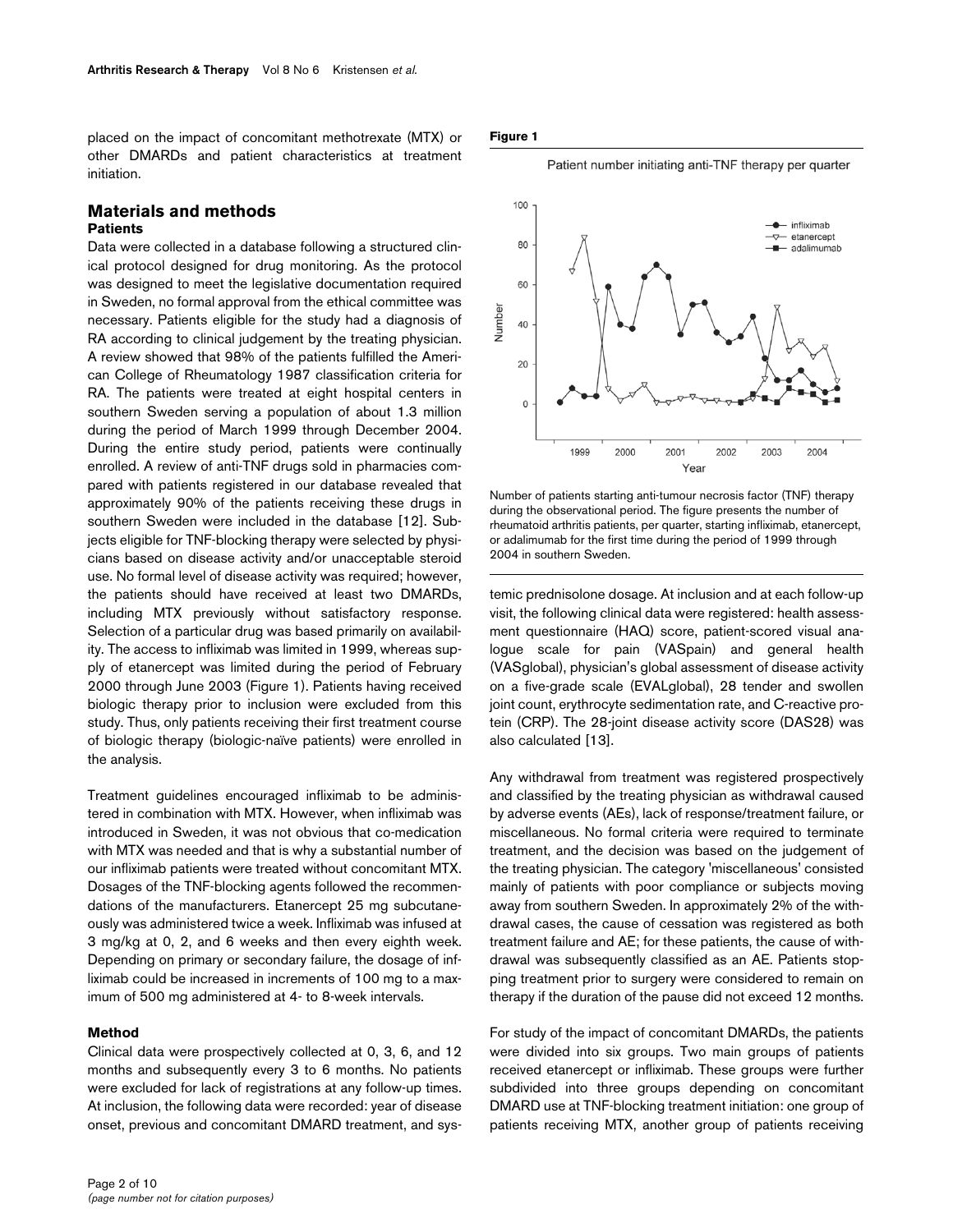other DMARDs, and finally a group of patients treated with TNF blockers as the only antirheumatic therapy (monotherapy). The group 'other DMARD' consisted of patients receiving hydroxychloroquine, sulfasalazine, and (to a lesser extent) leflunomide and azathioprine.

In an open study design, there is a possibility for selection bias favouring one drug over another. Therefore, a subgroup analysis was performed including patients from 1999 through June 2001 with a follow-up time of 2 years (until June 2003). Because of limited access of TNF-blocking drugs during this period (Figure 1), analyses of treatments were possible without selection bias as well as during a 2-year observational period with restricted access of TNF-blocking agents. After June 2003, infliximab, etanercept, as well as adalimumab were widely available (Figure 1). The number of biologic-naïve patients starting adalimumab was too limited to allow meaningful analysis, and patients treated with adalimumab were therefore excluded from this report.

Furthermore, a linkage between the SSATG database and the Swedish in-hospital discharge register was performed to identify possible differences in co-morbidities at treatment initiation for the infliximab and the etanercept groups. Patients initiating therapy were checked for an up-to-10-year prior history of cardiovascular diseases, any malignancies, chronic pulmonary diseases, and diabetes according to ICD (International Statistical Classification of Diseases and Related Health Problems) 9 or 10 diagnosis codes. Ethical approval was obtained before making the register linkage.

To minimise follow-up loss, data for all patients included were checked every 6 months. In case of incomplete clinical data for a period of more than 250 days, a request to report the missing data or provide the time and reason for potential drug discontinuation was sent to the treating physician. Less than 2% of the patients remained with unknown treatment status when we retrieved results for this study.

## **Statistical analysis**

Baseline clinical characteristics were analysed by the Kruskal-Wallis and Mann-Whitney *U* tests for comparison of groups for continuous variables, whereas the  $\chi^2$  test was used for categorical variables. Values are reported as the mean  $\pm$  standard deviation except where stated otherwise. Adherence to therapy data was estimated according to Kaplan-Meier and further analysed with log-rank statistics for comparing different treatments. Cox proportional hazard models were used to investigate the effect of possible risk factors for treatment termination (age, gender, disease duration, HAQ score, DAS28, CRP level, number of previous DMARDs, year of treatment initiation, and concomitant DMARDs). These models were based on all patients included in the study except where stated otherwise. Moreover, time-dependent Cox proportional hazard models were performed using covariates that

might change over time (HAQ score, CRP level, and DAS28) to complement findings from the predictor analysis. The model assumptions for using these regression analyses were tested and found valid. Level of significance was chosen to be *p* < 0.05.

#### **Results Baseline data**

During the observational period, a total of 1,161 patients were enrolled in the study. Demographic data and clinical characteristics of patients studied are summarised in Table 1. Notably, only two significant differences were found when comparing the respective subgroups of infliximab and etanercept. Patients receiving infliximab as monotherapy were older than patients receiving etanercept as monotherapy. Patients treated with concomitant MTX received a significantly lower weekly dose when treated with infliximab compared with etanercept (14.3 mg/week versus 16.1 mg/week).

When comparing baseline data for the different subgroups (concomitant MTX, other DMARD combination, or TNF-blocking agent as monotherapy), several significant differences were found. In general, patients receiving concomitant MTX had lower HAQ, VASglobal, VASpain, and DAS28 scores when compared with other subgroups. Patients in the MTX groups were overall younger, had shorter disease duration, and fewer previous DMARDs. Finally, patients receiving other DMARDs or TNF blockers as monotherapy had a trend for higher CRP levels. Thus, the main differences in baseline characteristics were found between subgroups of patients and not between patients receiving infliximab or etanercept.

The register linkage did not show any significant differences in discharge diagnosis for patients initiated on infliximab compared with etanercept. Thus, patients eligible for therapy had a 10-year prior hospitalisation history of cardiovascular disease in 7% versus 6%, diabetes in 5% versus 5%, any malignancies in 4% versus 3%, and chronic pulmonary disease in 4% versus 4% for infliximab- and etanercept-treated patients, respectively.

Levels of adherence to therapy for infliximab and etanercept with concomitant MTX at 5-year (4-year; 1-year) follow-up were 36% (38%; 69%) and 65% (75%; 89%), respectively. When infliximab and etanercept were administered as monotherapy, the levels of adherence to therapy at 4 years (1 year) were 18% (47%) and 53% (74%), respectively. The corresponding numbers for TNF blockers given in combination with other DMARDs were 27% (58%) and 71% (85%) for infliximab and etanercept, respectively.

Levels of total adherence to therapy for all subgroups are shown in Figures [2](#page-4-0) to [3a](#page-5-0), whereas survival curves for withdrawal from treatment due to AEs and treatment failure are shown in Figures [2](#page-4-0) to [3](#page-5-0)b and [2](#page-4-0) to [3c](#page-5-0), respectively. Infliximab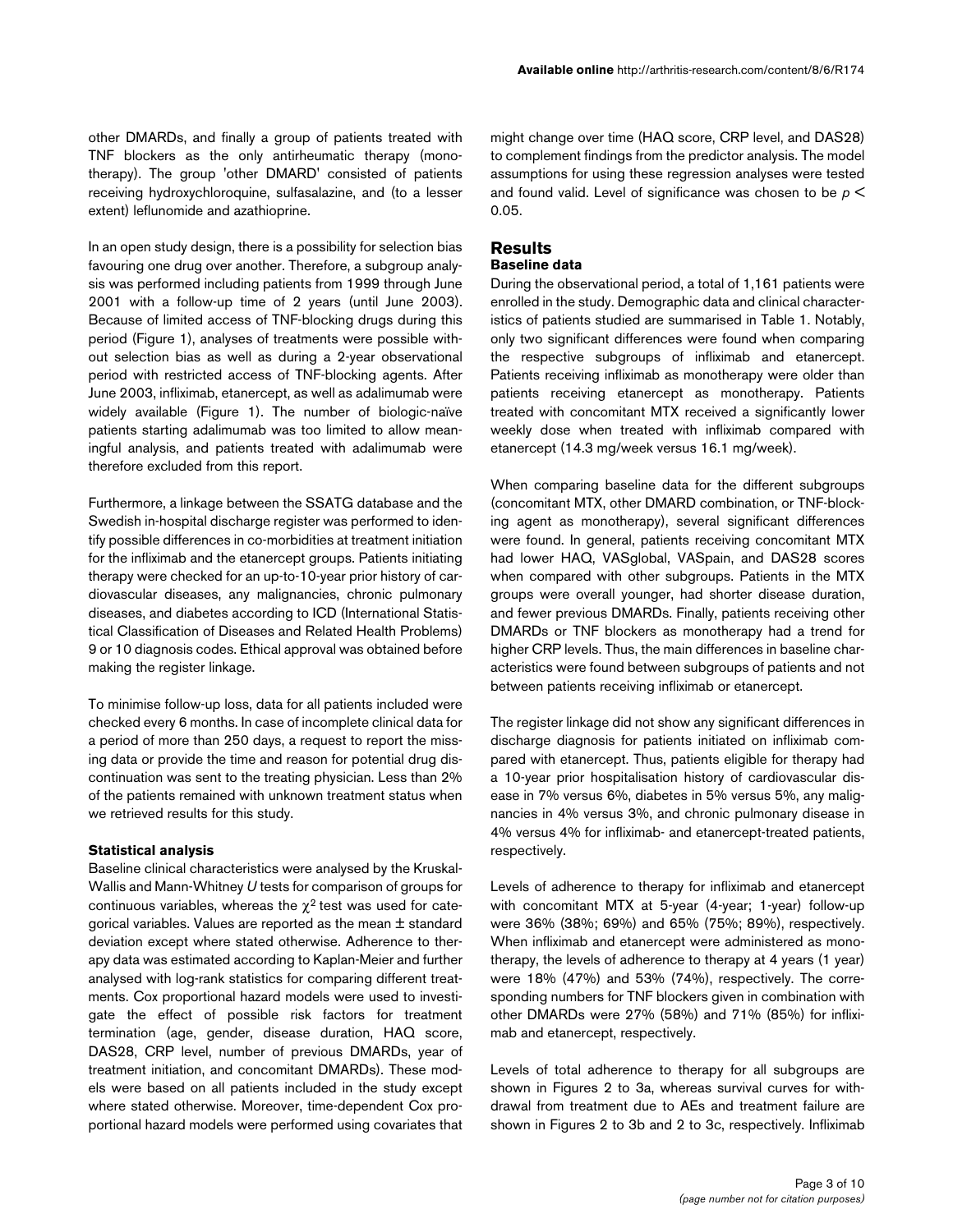#### **Table 1**

| Demographic and clinical characteristics at baseline |  |  |  |
|------------------------------------------------------|--|--|--|
|------------------------------------------------------|--|--|--|

|                           |               | Infliximab I             |                |               | Etanercept II |                | Level of significance                                                                                    |
|---------------------------|---------------|--------------------------|----------------|---------------|---------------|----------------|----------------------------------------------------------------------------------------------------------|
|                           | MTX A         | Other DMARD B            | Mono-therapy C | <b>MTX A</b>  | Other DMARD B | Mono-therapy C |                                                                                                          |
| Number                    | 501           | 116                      | 104            | 179           | 68            | 193            |                                                                                                          |
| Age (years)               | 55.0 (13.6)   | 57.4 (12.0)              | 61.0 (12.1)    | 53.4 (12.9)   | 54.0 (12.4)   | 57.7 (13.0)    | IC vs. IIC, $p = 0.040$<br>IIA vs. IIC, $p = 0.003$<br>IA vs. IC, $p < 0.001$<br>IB vs. IC, $p = 0.027$  |
| Female                    | 74%           | 75%                      | 78%            | 78%           | 84%           | 84%            |                                                                                                          |
| Disease duration (months) | 133.5 (113.8) | 165.4 (118.5)            | 192.9 (132.4)  | 132.8 (107.3) | 180.1 (115.1) | 185.3 (121.4)  | IIA vs. IIC, $p < 0.001$<br>IIA vs. IIB, $p < 0.001$<br>IA vs. IB, $p = 0.002$<br>IA vs. IC, $p < 0.001$ |
| HAQ score                 | 1.34(0.62)    | 1.57(0.58)               | 1.69(0.58)     | 1.30(0.61)    | 1.61(0.58)    | 1.60(0.65)     | IIA vs. IIB, $p < 0.001$<br>IIA vs. IIC, $p < 0.001$<br>IA vs. IB, $p < 0.001$<br>IA vs. IC, $p < 0.001$ |
| DAS <sub>28</sub>         | 5.5(1.2)      | 5.8(1.1)                 | 5.7(1.2)       | 5.5(1.0)      | 5.8(1.2)      | 5.9(1.1)       | IIA vs. IIB, $p = 0.026$<br>IIA vs. IIC, $p < 0.001$<br>IA vs. IB, $p = 0.013$                           |
| Number of previous DMARDs | 3.1(1.7)      | 4.2(2.2)                 | 4.2(1.9)       | 3.1(1.1)      | 4.2(1.8)      | 4.5(2.1)       | IIA vs. IIB, $p < 0.001$<br>IIA vs. IIC, $p < 0.001$<br>IA vs. IB, $p < 0.001$<br>IA vs. IC, $p < 0.001$ |
| VASglobal (mm)            | 60 (22)       | 70 (18)                  | 67 (22)        | 60 (22)       | 71(17)        | 66 (21)        | IIA vs. IIB, $p = 0.001$<br>IIA vs. IIC, $p = 0.017$<br>IA vs. IB, $p < 0.001$<br>IA vs. IC, $p = 0.004$ |
| VASpain (mm)              | 60 (23)       | 70 (17)                  | 64 (24)        | 60 (22)       | 66 (19)       | 65 (22)        | IIA vs. IIC, $p = 0.020$<br>IA vs. IB, $p < 0.001$                                                       |
| EVALglobal (mm)           | 57 (23)       | 57 (22)                  | 58 (23)        | 56 (24)       | 56 (21)       | 60 (24)        | IIA vs. IIC, $p = 0.015$                                                                                 |
| MTX dosage (mg/week)      | 14.3(6.0)     | $\overline{\phantom{a}}$ |                | 16.1(5.0)     |               |                | IA vs. IIA, $p < 0.001$                                                                                  |
| CRP (mg/litre)            | 33.1 (34.0)   | 39.5 (38.7)              | 39.1 (36.6)    | 32.1 (34.5)   | 38.4 (30.0)   | 41.6 (38.0)    | IIA vs. IIB, $p = 0.029$<br>IIA vs. IIC, $p = 0.008$                                                     |
| ESR (mm/hour)             | 35.0 (24.1)   | 42.1 (26.8)              | 44.0 (28.2)    | 34.2(23.1)    | 41.9 (25.0)   | 44.4 (27.1)    |                                                                                                          |

Values are presented as the mean (standard deviation). CRP, C-reactive protein; DAS28, 28-joint disease activity score; DMARD, diseasemodifying antirheumatic drug; ESR, erythrocyte sedimentation rate; EVALglobal, physician's global assessment of disease activity on a five-grade scale; HAQ, health assessment questionnaire; MTX, methotrexate; VASglobal, visual analogue scale for general health; VASpain, visual analogue scale for pain.

showed significantly lower total adherence to therapy compared with etanercept for all subgroups (*p* < 0.001).

Figures [2](#page-4-0) to [3b](#page-5-0) show that infliximab has more withdrawals because of AEs when compared with etanercept in all three subgroups (*p* < 0.001). However, when studying withdrawals due to treatment failure (Figures [2](#page-4-0) to [3c](#page-5-0)), the differences between infliximab and etanercept were less obvious and only significant for the subgroups of patients receiving MTX ( $p =$ 0.026) and monotherapy  $(p = 0.002)$ . Thus, AEs are mainly what account for the differences seen in total adherence to therapy between etanercept and infliximab.

Patients receiving concomitant MTX showed significantly higher levels of total adherence to therapy when compared with monotherapy both in the infliximab and the etanercept groups (*p* < 0.001). Also, patients treated with infliximab experienced significantly better adherence to therapy when treated with MTX  $(p = 0.002)$  compared with other concomitant DMARDs. No such difference was found for etanercept. In the etanercept group, total adherence to therapy was significantly higher for the subgroup receiving concomitant DMARDs compared with monotherapy  $(p = 0.015)$ .

Patients receiving MTX had fewer dropouts due to AEs when compared with patients receiving biologic therapy as monotherapy  $(p < 0.001)$ . Also, patients receiving infliximab with concomitant MTX showed fewer withdrawals because of AEs when compared with patients receiving other concomitant DMARDs (*p* < 0.001). No such difference was found for patients receiving etanercept. When the impact of DMARDs on withdrawal due to treatment failure was studied, patients in the infliximab group receiving monotherapy had higher withdrawal compared with patients receiving MTX ( $p = 0.019$ ) or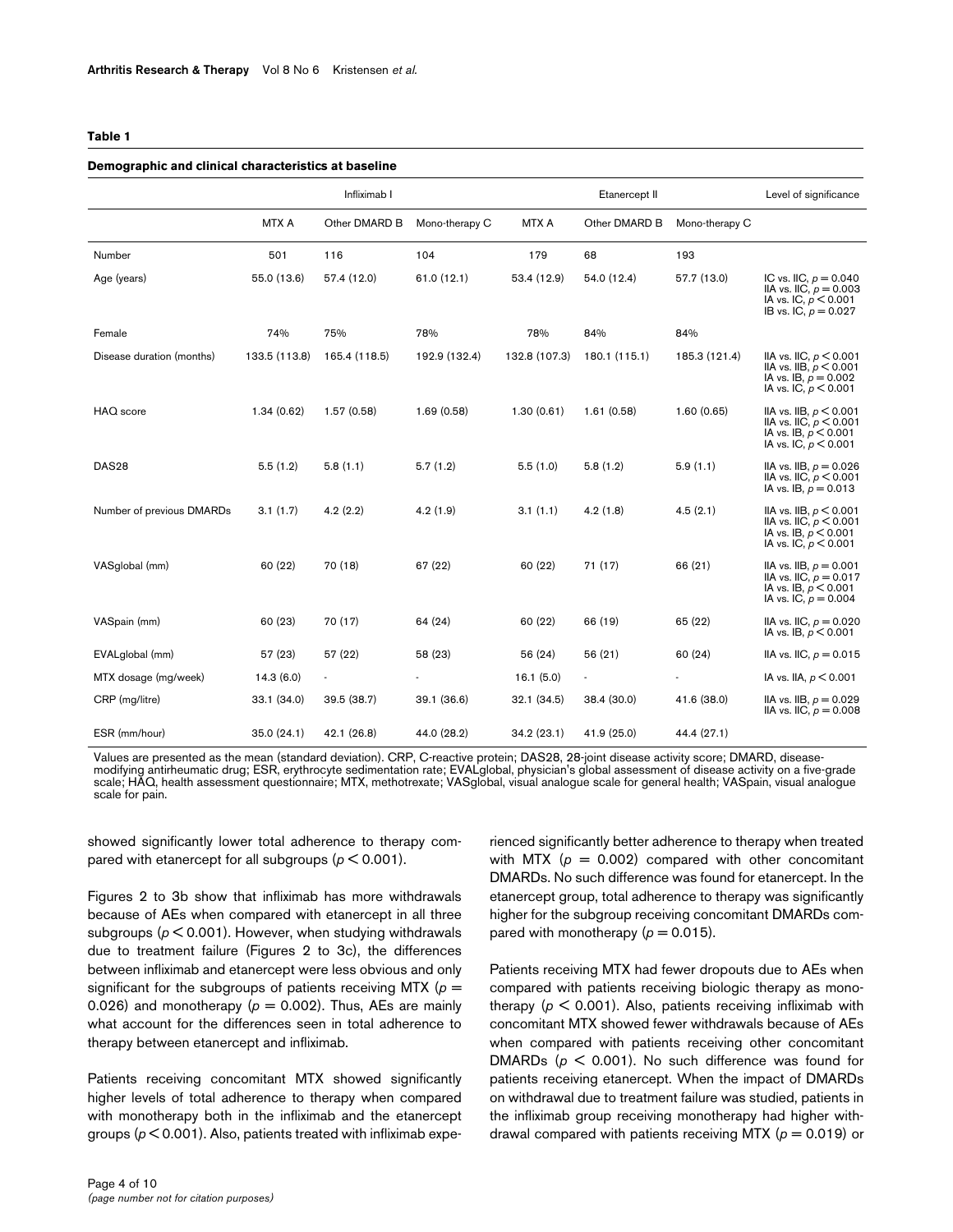<span id="page-4-0"></span>

Adherence to therapy for patients treated with etanercept. The level of adherence to therapy is shown as the fraction (between 1 and 0) of patients remaining on therapy during the observation period. Withdrawal due to any reason **(a)**, adverse events **(b)**, or failure to treatment **(c)** is presented separately. The number of patients under observation at each time point is listed at the bottom of the figure. DMARD, disease-modifying antirheumatic drug.

other concomitant DMARDs  $(p = 0.011)$ . Patients receiving etanercept did not show these differences.

There were no differences at treatment termination in disease activity, measured by DAS28, between patients terminating treatment because of failure in the infliximab groups (DAS28  $= 5.1$  [95% confidence interval (CI) 4.9; 5.4]) compared with the etanercept groups  $(DAS28 = 5.1$  [95% Cl 4.8; 5.4]).

Patients withdrawing from treatment because of miscellaneous reasons comprised only a small percentage of all with-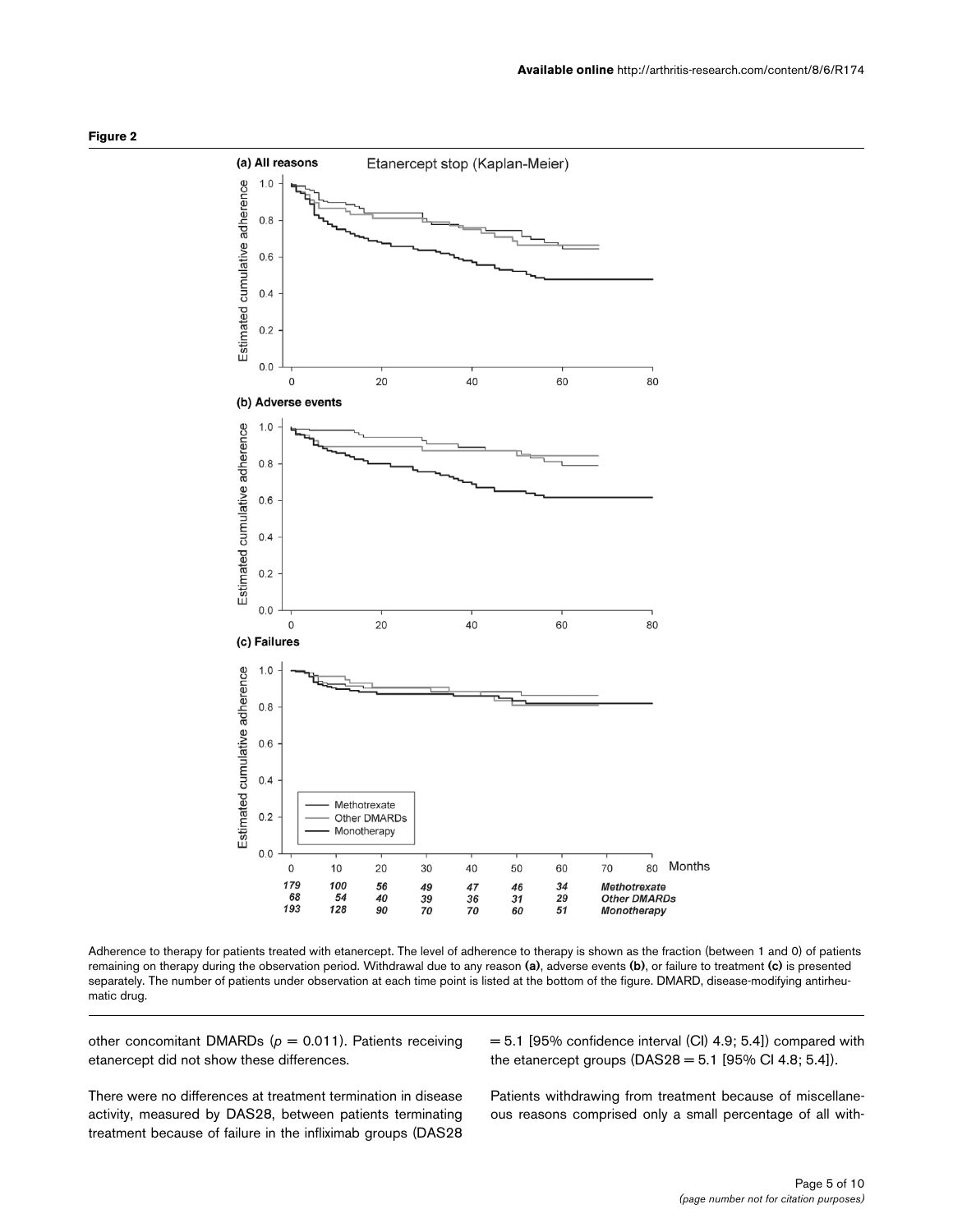<span id="page-5-0"></span>



Adherence to therapy for patients treated with infliximab. The level of adherence to therapy is shown as the fraction (between 1 and 0) of patients remaining on therapy during the observation period. Withdrawal due to any reason **(a)**, adverse events **(b)**, or failure to treatment **(c)** is presented separately. The number of patients under observation at each time point is listed at the bottom of the figure. DMARD, disease-modifying antirheumatic drug.

drawals, and no statistical dissimilarities were found between the different treatment groups (data not shown).

#### **Regression analysis**

Significant differences in baseline characteristics between subgroups (Table 1) made it necessary to perform a Cox proportional hazard regression analysis to elucidate whether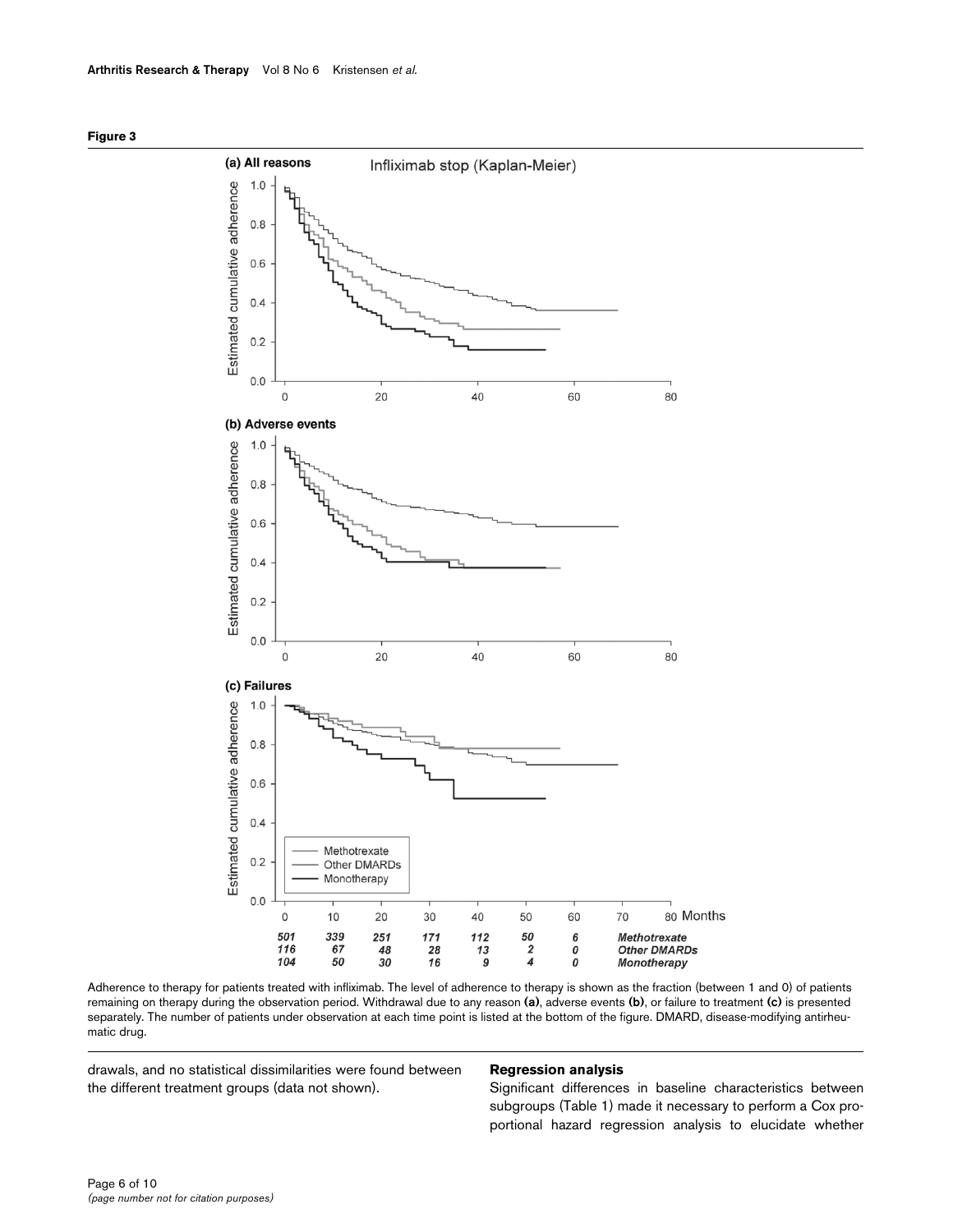#### **Table 2**

| Hazard ratios with 95% confidence intervals and levels of significance for stopping treatment |                   |                       |  |  |
|-----------------------------------------------------------------------------------------------|-------------------|-----------------------|--|--|
| All reasons                                                                                   | HR (95% CI)       | Level of significance |  |  |
| Unadjusted infliximab vs. etanercept                                                          | 2.37 (1.91; 2.93) | p < 0.001             |  |  |
| aInfliximab vs. etanercept                                                                    | 2.92(2.32; 3.69)  | p < 0.001             |  |  |
| bMonotherapy vs. MTX                                                                          | 1.82 (1.45; 2.29) | p < 0.001             |  |  |
| <b>bOther DMARD vs. MTX</b>                                                                   | 1.45(1.12; 1.87)  | p < 0.010             |  |  |
| bMonotherapy vs. other DMARD                                                                  | 1.22(0.94; 1.61)  | $p = 0.127$           |  |  |
| All reasons, time-dependent Cox regression analysis                                           | HR (95% CI)       | Level of significance |  |  |
| aInfliximab vs. etanercept                                                                    | 2.83 (2.27; 3.54) | p < 0.001             |  |  |
| bMonotherapy vs. MTX                                                                          | 1.48(1.19; 1.85)  | p < 0.001             |  |  |
| <b>bOther DMARD vs. MTX</b>                                                                   | 1.33(1.08; 1.55)  | $p = 0.017$           |  |  |
| bMonotherapy vs. other DMARD                                                                  | 1.10(0.86; 1.40)  | $p = 0.448$           |  |  |
| Adverse events                                                                                | HR (95% CI)       | Level of significance |  |  |
| bMonotherapy vs. MTX                                                                          | 2.14(1.61; 2.84)  | p < 0.001             |  |  |
| <b>bOther DMARD vs. MTX</b>                                                                   | 1.75 (1.28; 2.04) | $p = 0.001$           |  |  |
| bMonotherapy vs. other DMARD                                                                  | 1.23(0.88; 1.71)  | $p = 0.231$           |  |  |
| <b>Treatment failure</b>                                                                      | HR (95% CI)       | Level of significance |  |  |
| bMonotherapy vs. MTX                                                                          | 1.31 (0.86; 1.99) | $p = 0.215$           |  |  |
| bOther DMARD vs. MTX                                                                          | 1.07(0.66; 1.73)  | $p = 0.782$           |  |  |
| bMonotherapy vs. other DMARD                                                                  | 1.22(0.72; 2.06)  | $p = 0.454$           |  |  |

aAlso adjusted for differences in concomitant disease-modifying antirheumatic drugs (DMARDs). bAlso adjusted for differences in tumour necrosis factor-blocking treatment. The first row contains unadjusted data, whereas the remaining data were adjusted for differences in age, gender, year of treatment initiation, 28-joint disease activity score (DAS28), health assessment questionnaire (HAQ) score, disease duration, previous DMARDs, and C-reactive protein (CRP) level. Data presented in the second section use HAQ score, DAS28, and CRP level as time-dependent covariates. CI, confidence interval; HR, hazard ratio; MTX, methotrexate.

these differences influenced adherence to therapy. Table 2 shows hazard ratios (HRs) and 95% CIs for the regression analysis. When differences in baseline data were adjusted for, MTX was shown to protect against premature treatment termination when compared with other concomitant DMARDs and monotherapy. Also, all patients treated with infliximab had a threefold increased risk of stopping therapy when compared with etanercept. Furthermore, using HAQ score, CRP level, and DAS28 as time-dependent covariates showed similar findings with only minor decrements in differences described above (Table 2). The reason for better overall adherence to therapy with concomitant MTX appeared to be significantly fewer dropouts because of AEs (*p* < 0.001). On the other hand, MTX did not show significant differences compared with other DMARDs and monotherapy when examining dropouts because of treatment failure. No significant statistical interaction was found between subgroup treatment and TNF-blocking agents with regard to level of total adherence to therapy (that is, the differences found between drug survival of infliximab compared with etanercept did not depend on concomitant DMARD treatment).

Subgroup analysis of etanercept and infliximab comparing groups of patients starting either TNF-blocking drugs in combination with MTX or as monotherapy is shown in Table 3. The number of patients initiated on TNF-blocking agents in combination with other DMARDs was too small to allow meaningful subgroup analysis. No significant baseline differences were found when comparing the respective subgroups of infliximab and etanercept for age, gender, DAS28, CRP level, disease duration, and HAQ score (data not shown). The two inclusion periods displayed in Table 3 demonstrate that either infliximab or etanercept was limited in access, thus allowing for treatment initiation of either drug without selection bias. The 1-year level of adherence to therapy in this subgroup was similar to the complete adherence analysis, and when adjusting for age, gender, DAS28, HAQ score, disease duration, previous DMARDs, and CRP level, patients treated with infliximab had a threefold to fourfold increased risk for stopping therapy compared with etanercept ( $p < 0.001$ ). The HRs diminished slightly to 2.75 and 3.15 ( $p < 0.001$ ) when using HAQ score, CRP level, and DAS28 as time-dependent covariates (Table 3). These relative risks were consistent with the results reported for the entire group of patients. The Cox proportional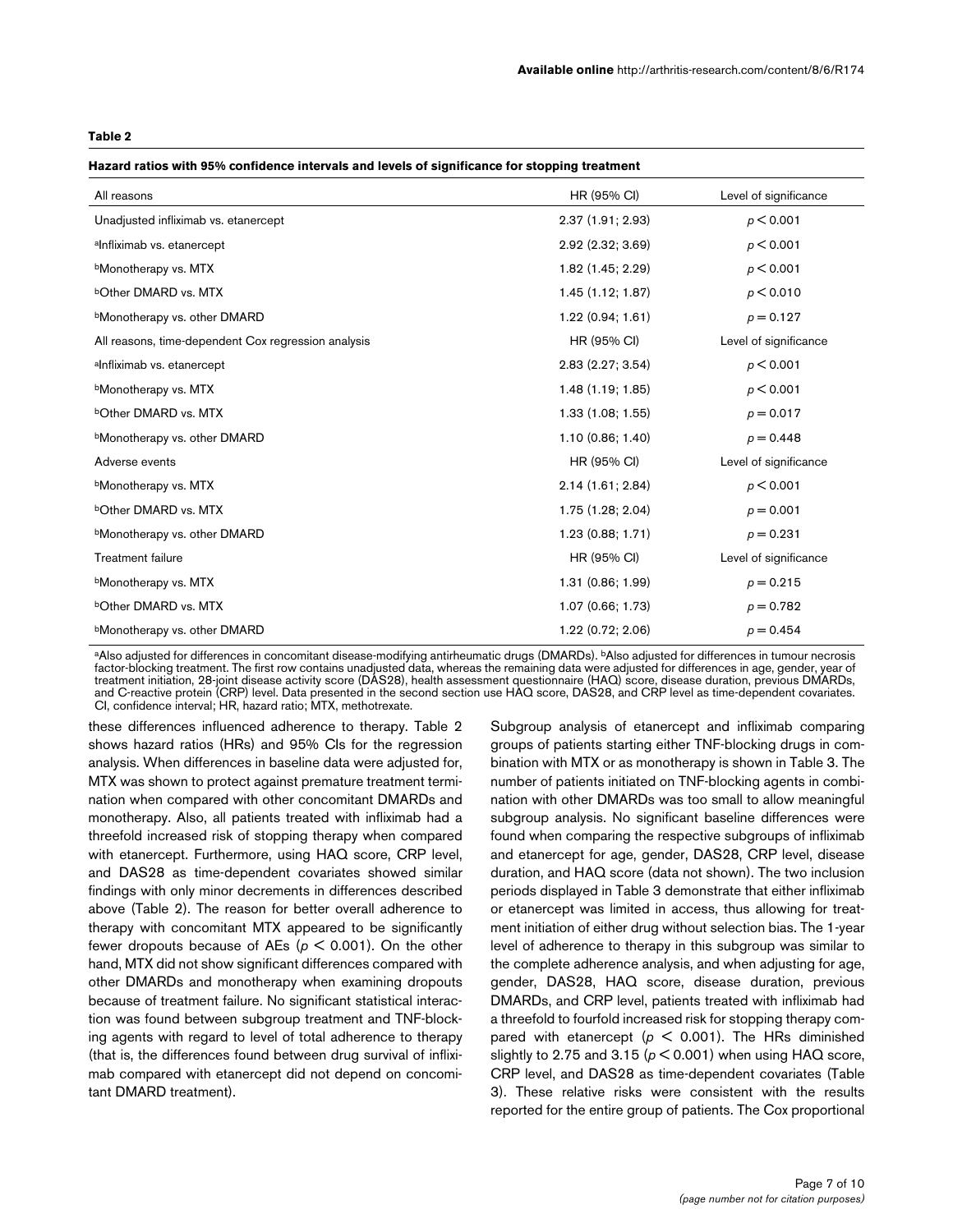#### **Table 3**

#### **Number of patients in subgroup analysis, adherence to therapy, and hazard ratios for stopping treatment**

|                              | Patients included<br>February through<br>December 1999 | Patients included<br>February 2000 through<br>June 2001 | Adherence to therapy<br>after 1 year (2 years) | Hazard ratio (95% CI) | Hazard ratio (95% CI), time-<br>dependent Cox regression<br>analysis |
|------------------------------|--------------------------------------------------------|---------------------------------------------------------|------------------------------------------------|-----------------------|----------------------------------------------------------------------|
| Etanercept and MTX           | 58                                                     | 5 <sup>a</sup>                                          | 90% (87%)                                      | 3.27(1.76; 6.08)      | 3.15(1.84; 5.39)                                                     |
| Infliximab and MTX           | 12 <sup>a</sup>                                        | 206                                                     | 68% (60%)                                      |                       |                                                                      |
| Etanercept as<br>monotherapy | 100                                                    | 13 <sup>a</sup>                                         | 77% (69%)                                      | 4.26 (2.60; 7.00)     | 2.75 (1.70; 4.46)                                                    |
| Infliximab as<br>monotherapy | Oa                                                     | 56                                                      | 45% (27%)                                      |                       |                                                                      |

aPatients not included in analysis. The hazard ratios were adjusted for differences in age, gender, 28-joint disease activity score (DAS28), health assessment questionnaire (HAQ) score, disease duration, previous disease-modifying antirheumatic drugs, and C-reactive protein (CRP) level. Data presented in the last column use HAQ score, DAS28, and CRP level as time-dependent covariates. For details, see Results. CI, confidence interval; MTX, methotrexate.

hazard models used in the subgroup analysis were based only on patients included during the period of interest.

## **Predictors for drug discontinuation**

Independent of anti-TNF treatment, significant predictors of premature treatment termination were higher age ( $HR = 1.11$ ;  $Cl = 1.01$ ; 1.22), higher HAQ score (HR = 1.17;  $Cl = 1.06$ ; 1.30), and higher previous number of DMARDs at inclusion  $(HR = 1.13; Cl = 1.02; 1.25)$ . In contrast, high CRP level at treatment initiation was a predictor for prolonged drug adherence (HR  $= 0.90$ ; CI  $= 0.81$ ; 0.98). Gender, year of treatment initiation, DAS28, and disease duration prior to treatment initiation did not predict the level of adherence to therapy.

# **Discussion**

The results presented in this study demonstrate a higher level of adherence to therapy for etanercept compared with infliximab. This difference was significant for patients treated with concomitant MTX, other concomitant DMARDs, as well as for patients treated with TNF-blocking drugs only. Adjusting for potential confounding factors further accentuated the difference. This result is in agreement with data recently presented by Gomez-Reino and coworkers [14]. However, information on concomitant DMARDs, HAQ scores, and disease activity was not available in the study by Gomez-Reino and coworkers, making direct comparison of absolute HRs and levels of adherence to therapy difficult.

The levels of adherence to therapy found in this study are somewhat higher than data recently presented by Zink and coworkers [10]. One explanation for this could be that our material includes only patients receiving their first treatment course of biologic therapy whereas the adherence data presented by Zink and coworkers also includes patients previously treated with other biological therapy. In addition, CRP levels in patients enrolled in our study were considerably higher than in patients studied by Zink and coworkers (30 to 41 mg/l compared with 20 mg/l), and as shown in this paper, high CRP levels might be a predictor for a high level of adherence to therapy. On the other hand, the 1-year level of adherence to therapy found in our study closely resembles values found in randomised controlled clinical trials. We found 1-year level of adherence to therapy for patients treated with infliximab and concomitant MTX to be approximately 70% compared with 73% in the ATTRACT (Anti-TNF Trial in Rheumatoid Arthritis with Concomitant Therapy) trial [2]. Also, patients treated with etanercept showed a 74% 1-year level of adherence to therapy compared with 76% in the TEMPO (Trial of Etanercept and Methotrexate with Radiographic Patient Outcomes) trial when given as monotherapy [9]. When etanercept was given in combination with MTX, the corresponding numbers were 89% compared with 84%. However, great methodological differences exist between RCTs and observational studies, making direct comparisons difficult to interpret [15].

In accordance with previous studies, we found that patients treated with concomitant MTX experienced a higher adherence to therapy [8,10] compared with patients treated with anti-TNF agents only. Moreover, our data suggest that MTX is superior to concomitant DMARDs such as hydroxychloroquine, sulfasalazine, and leflunomide in preventing treatment discontinuation of TNF blockers. This difference was less clear for patients treated with etanercept when examining unadjusted adherence data in Figure [2a](#page-4-0). However, when adjusting for heterogeneity at baseline, a difference was found (Table 2). A possible explanation for the apparent superiority of concomitant MTX may be that MTX is a more potent antirheumatic drug in itself. Another reason could be that patients not tolerating MTX also possess yet-undefined characteristics or co-morbidities predisposing to lower levels of adherence to anti-TNF therapy. Nevertheless, our data suggest that patients who tolerate MTX well also are likely to tolerate TNF-blocking agents. Thus, tolerance to MTX therapy may be used as a surrogate measure for potential high tolerability of anti-TNF treatments in clinical practice.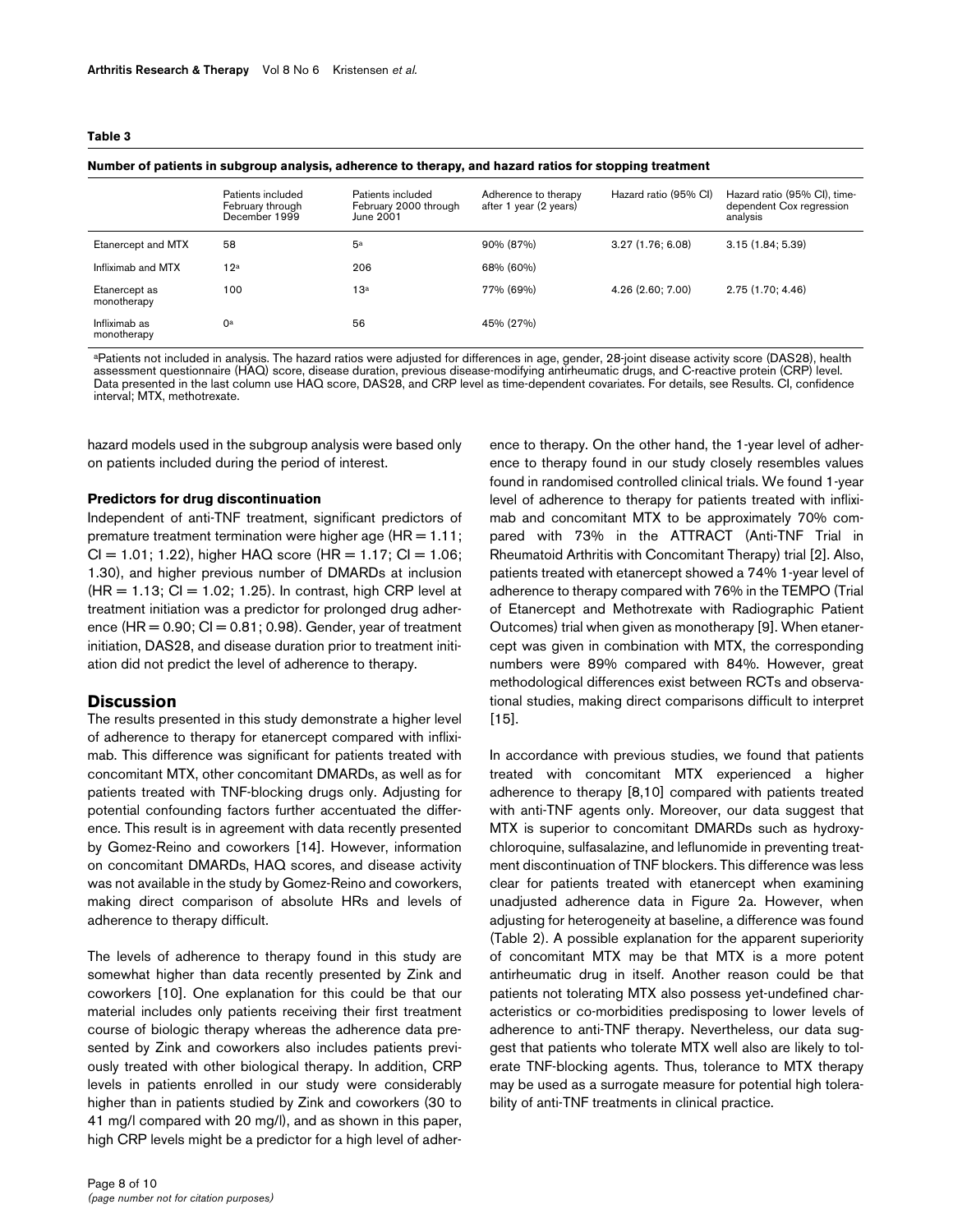Our study identifies withdrawal due to AEs as the main cause of differences in total adherence to therapy between infliximab and etanercept. In addition, the positive impact of concomitant MTX was also associated primarily with fewer dropouts because of AEs. One mechanism underlying this difference could be the formation of neutralising and immunopathogenic antibodies against the murine part of infliximab, leading to a higher number of AEs [16]. It can also be speculated that MTX in turn can effectively inhibit the formation of these immunopathogenic antibodies, thus decreasing the risk for AEs [16- 18]. Moreover, various data regarding differences in mechanism of action between infliximab and etanercept are emerging [19-21]. These findings could possibly explain differences demonstrated in this study.

At this point, it should be noted that reasons for ceasing treatment are scored by the treating physician, and inter-observer variation in the classification of the stop reason therefore exists. The reason for the low percentages of termination because of both treatment failure and AEs is due primarily to the design of the registration scheme and should not be interpreted as certainty of the termination reason. Thus, results regarding cause of treatment termination must be interpreted with care, placing more emphasis on overall adherence to therapy [10]. Although potential bias also exists when using this measure in drug studies [22], the wide use of this pragmatic measure makes it suitable for this report and further inter-trial comparisons.

We identify high age, elevated HAQ score, and higher previous number of DMARDs as significant predictors of premature treatment termination. In contrast, high CRP level at inclusion seemed to protect against treatment termination.

Patients with a high level of systemic inflammation may have a larger potential for improvement in clinical status when an immunosuppressive drug such as a TNF-blocking agent is administered. This may explain the better drug adherence observed in patients with high CRP level at inclusion.

The open non-randomised nature of this study may induce bias in the process of selecting patients for particular treatments and the subsequent collection of data [23-25]. All data entries were centralised to ensure uniform interpretation of registration forms. Confounding by indication cannot be excluded from this study. Consequently, a Cox regression model was applied to adjust for differences in baseline. This adjustment increased the HR for terminating treatment of infliximab compared with etanercept from 2.37 to 2.92 (Table 2), indicating that potential selection bias might have favoured prescription of infliximab over etanercept. Consistently, the findings were supported by time-dependent Cox proportional hazard models using covariates that might change over time (HAQ score, CRP level, and DAS28). Moreover, a subgroup analysis was performed comparing unselected treatment initiation of

etanercept and infliximab (Table 3). The result of this analysis was consistent with the overall survival analysis both in relation to absolute adherence values and HRs. Thus, the subgroup analysis showed that the risk for terminating treatment with infliximab was threefold to fourfold higher than for etanercept. It is therefore unlikely that selection bias has had substantial impact on the results presented in this study. Moreover, only minor differences were found between the main therapies at baseline, making selection bias less likely. Also, linkage to inhospital discharge register showed no baseline difference in prior diabetes, malignancies, chronic pulmonary diseases, and cardiovascular diseases when comparing patients treated with etanercept with those receiving infliximab. Patients entering the subgroup analysis were followed only until June 2003. During this period, the availability of TNF-blocking drugs was limited (Figure 1), and switching of therapy because of convenience was therefore minimised.

The National Healthcare System in Sweden provides free access to TNF-blocking drugs if prescribed by the treating physician, regardless of the social status of the patient. Thus, potential differences in costs of the TNF-blocking agents did not induce a selection bias.

Also, the possibility for termination bias was investigated by examining disease activity of patients terminating therapy because of treatment failure. We did not find any differences in the level of disease activity when comparing infliximab with etanercept, and bias in the withdrawal of patients because of treatment failure is therefore unlikely. Finally, at present there are only sparse data directly comparing the different biologic drugs [25], thus giving no obvious reason for favouring prescription of one drug over another.

## **Conclusion**

This study indicates that treatment with etanercept leads to higher adherence to therapy than treatment with infliximab. Concomitant MTX is associated with improved treatment continuation of biologics when compared with both TNF blockers as monotherapy and TNF blockers combined with other DMARDs. Thus, our data suggest that patients eligible for TNF-blocking treatment have a better chance of long adherence to therapy if they are tolerating MTX and started on etanercept rather than infliximab. Treating patients with low CRP levels, high age, elevated HAQ score, and high previous number of DMARDs may lead to premature treatment termination.

## **Competing interests**

LEK has received a fee for speaking by Wyeth (Madison, NJ, USA), the manufacturer of etanercept. PG has received fees for speaking by Abbott Laboratories (Abbott Park, IL, USA), Schering-Plough Corporation (Kenilworth, NJ, USA), and Wyeth, the manufacturers of adalimumab, infliximab, and etanercept, respectively. The sum of all fees adds up to less